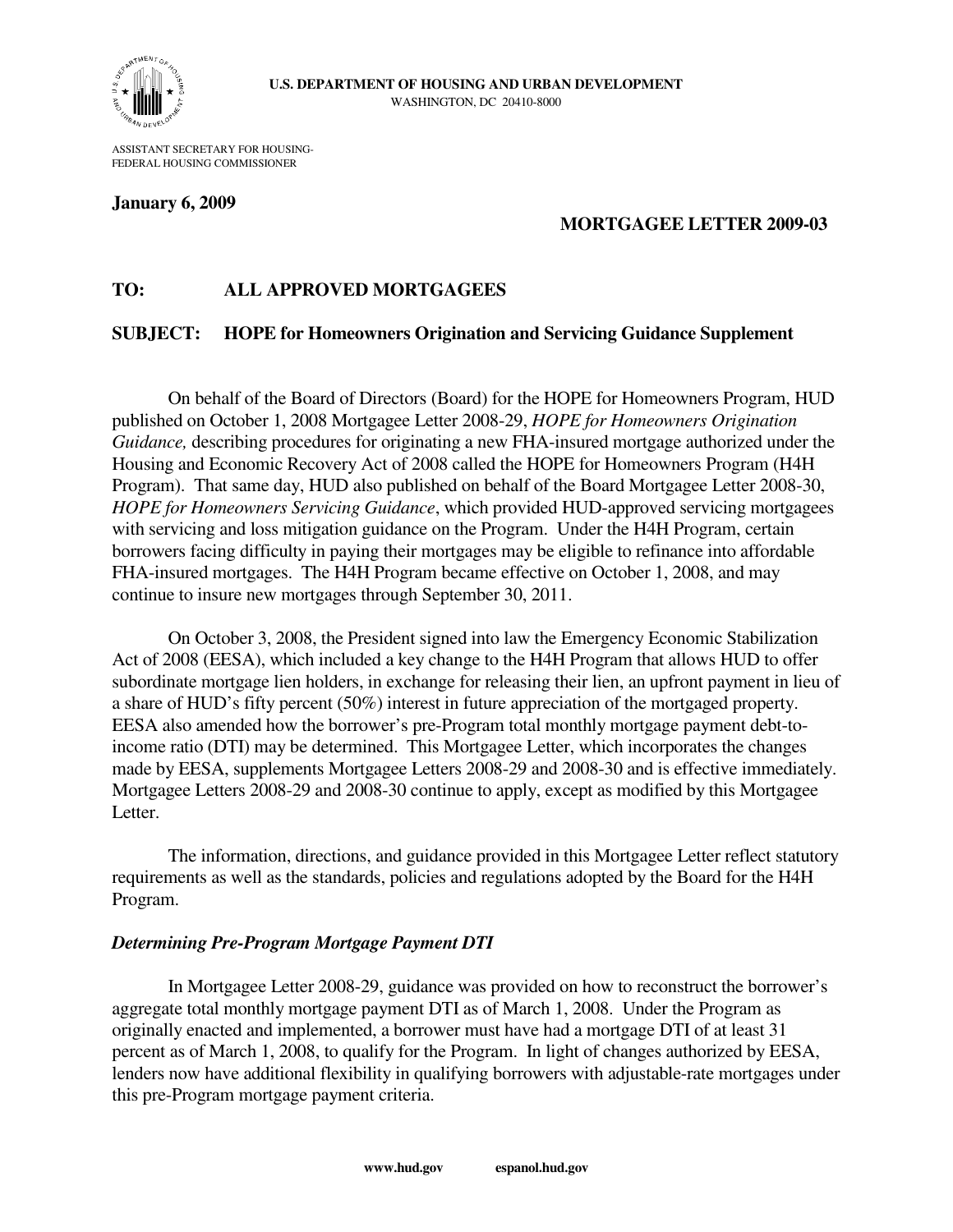### Fixed-rate Mortgages

Due to statutory limitations, in the case of borrowers that have fixed-rate mortgages (or adjustable-rate mortgages (ARMs) for which there are no resets after March 1, 2008), lenders must continue to use the borrower's income and total monthly mortgage payments as of March 1, 2008, to determine whether the borrower meets this 31 percent pre-Program mortgage DTI requirement. When calculating the aggregate total monthly mortgage payment DTI as of March 1, 2008, for borrowers with fixed-rate mortgages or ARMs that do not reset after such date, the lender should continue to use the guidance provided in Mortgagee Letter 2008-29.

#### Adjustable-rate mortgages

 $\overline{a}$ 

For borrowers that had an adjustable-rate senior or subordinate mortgage on March 1, 2008, that has or may reset at some date after March 1, 2008, lenders now have the option of determining whether the borrower meets the 31 percent pre-Program mortgage DTI criteria using either:

- 1. The borrower's income and total monthly mortgage payment as of March 1, 2008; *or*
- 2. The borrower's income and total monthly mortgage payment *as of the date the borrower applied for the H4H mortgage*.

 In either case, lenders may only use debt resulting from mortgages in existence as of March 1, 2008.<sup>1</sup> If a borrower has obtained an additional mortgage after March 1, 2008, that debt may not be considered when making this mortgage DTI calculation. These calculations should be made using the fully indexed and fully amortizing payment for the mortgage. In calculating the fully indexed total monthly mortgage payment as of a certain date (i.e., as of March 1, 2008, or the date of application) lenders should use the index rate prevailing on that date, plus the margin applicable after the expiration of any introductory interest rate, if any. The fully amortizing payment is based on the term of the loan, e.g., for a 2/28 loan the amortization schedule would be based on 30 years.

 When calculating the mortgage payment DTI at the time of loan application for a borrower with an adjustable-rate mortgage that has or may reset at some date after March 1, 2008, the lender should:

- 1. Analyze the employment and income documentation it will use to qualify the borrower for the new H4H loan;
- 2. Obtain from the servicer(s) the total monthly mortgage payment due at the time of loan application, including any amounts due on subordinate liens; and

 $1$  If the borrower had a line of credit outstanding on March 1, 2008, the lender may use the total debt outstanding on that line as of the date of application.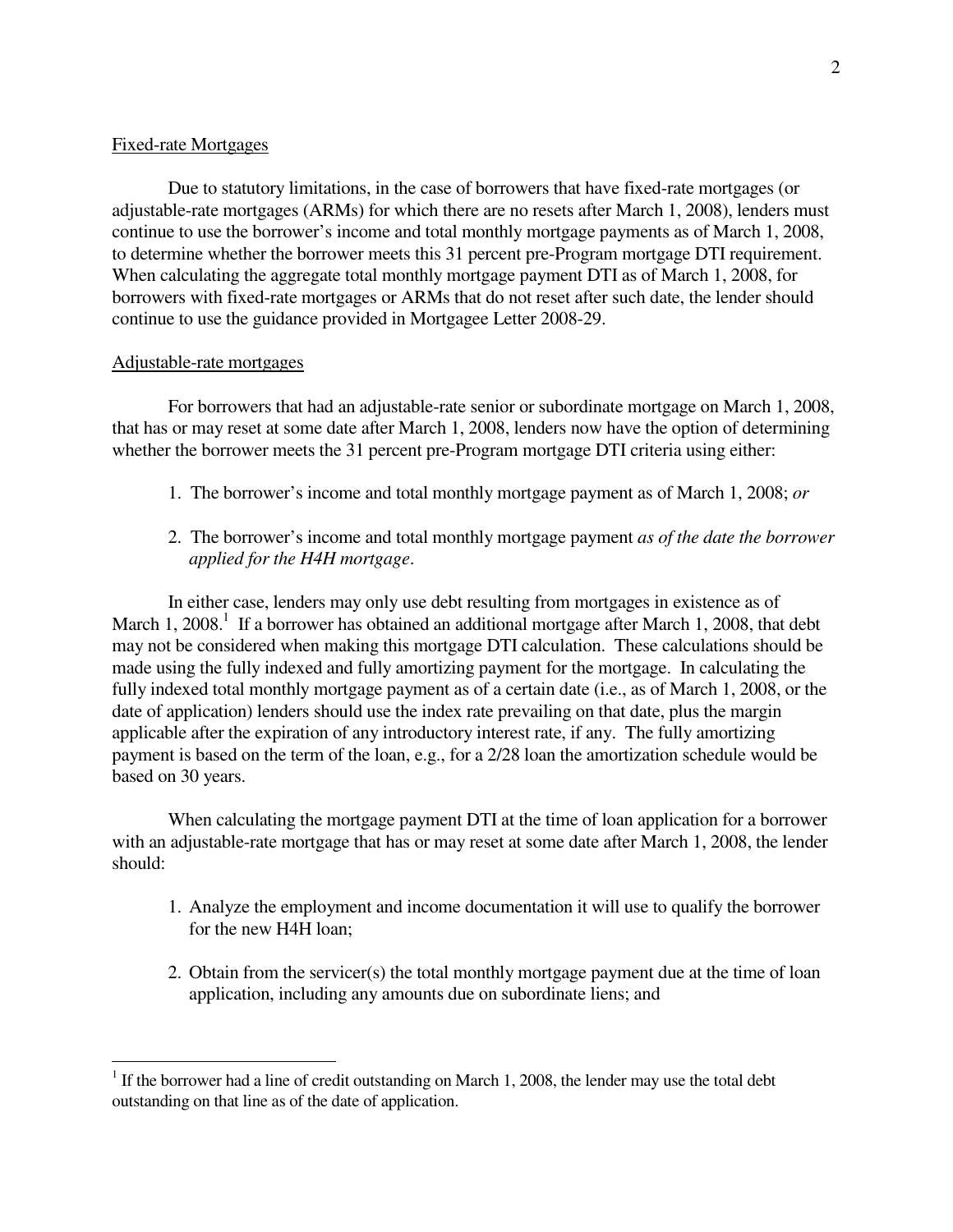For mortgages without escrows, the lender should obtain tax and insurance information from the borrower. If the borrower does not provide insurance information, then the servicer of the mortgage should estimate the monthly cost of hazard insurance (and flood insurance, if applicable) based on the property's location and the rate in effect at the time of loan application. If the borrower does not provide real estate tax information, the lender should obtain it from public records.

3. Verify that only debt resulting from mortgages outstanding as of March 1, 2008 is being used to make the calculation.

#### *Increased Loan-to-Value Ratios and Modified Income Ratios*

In Mortgagee Letter 2008-29, guidance was provided that limited the loan-to-value (LTV) ratio of the new H4H mortgage to 90 percent of current appraised value of the property, including the Upfront Mortgage Insurance Premium (UFMIP). In addition, the guidance provided that a borrower generally was eligible for the Program only if under the H4H mortgage the borrower would have a mortgage payment debt-to-income and a total debt-to-income ratio of not more than 31 percent and 43 percent, respectively. The guidance, however, also permitted a borrower to exceed these ratios (up to a maximum mortgage payment debt-to-income ratio of 38 percent and a total debt-to-income ratio of 50 percent) if the lender qualified the borrower through a 3-month trial modification process.

In light of changes made by EESA and the Board, lenders now have two alternative LTV and DTI methodologies they may use to qualify borrowers for the program:

- 1. The Program mortgage may have an LTV of greater than 90 percent (up to a maximum of 96.5 percent) of current appraised value (including the UFMIP) provided the borrower's mortgage payment-to-income ratio and a total debt-to-income ratio under the new Program mortgage do not exceed 31 percent and 43 percent, respectively, *or*
- 2. If the Program mortgage has an LTV of 90 percent or less of current appraised value (including the UFMIP), the borrower's mortgage payment debt-to-income ratio and a total debt-to-income ratio may be up to 38 percent and 50 percent, respectively. Borrowers may immediately qualify for the Program under the mortgage payment debtto-income ratio and total debt-to-income ratio up to these maximums without any trial modification process.

#### *Extending Mortgage Term to 40 Years*

.

 Under the H4H Program, lenders may now offer borrowers a mortgage with a term of between 30 and 40 years. However, in order for a Program mortgage to qualify for inclusion in a pool of Program mortgages to back securities insured by the Government National Mortgage Association (Ginnie Mae), the mortgage should be for a term of either 30 or 40 years to maintain consistency in the mortgages within a securitization pool. If the lender intends to hold the Program mortgage, then this operational limitation would not apply, and the lender is free to set the term of the mortgage at 30 years, 40 years, or some intermediate number of years.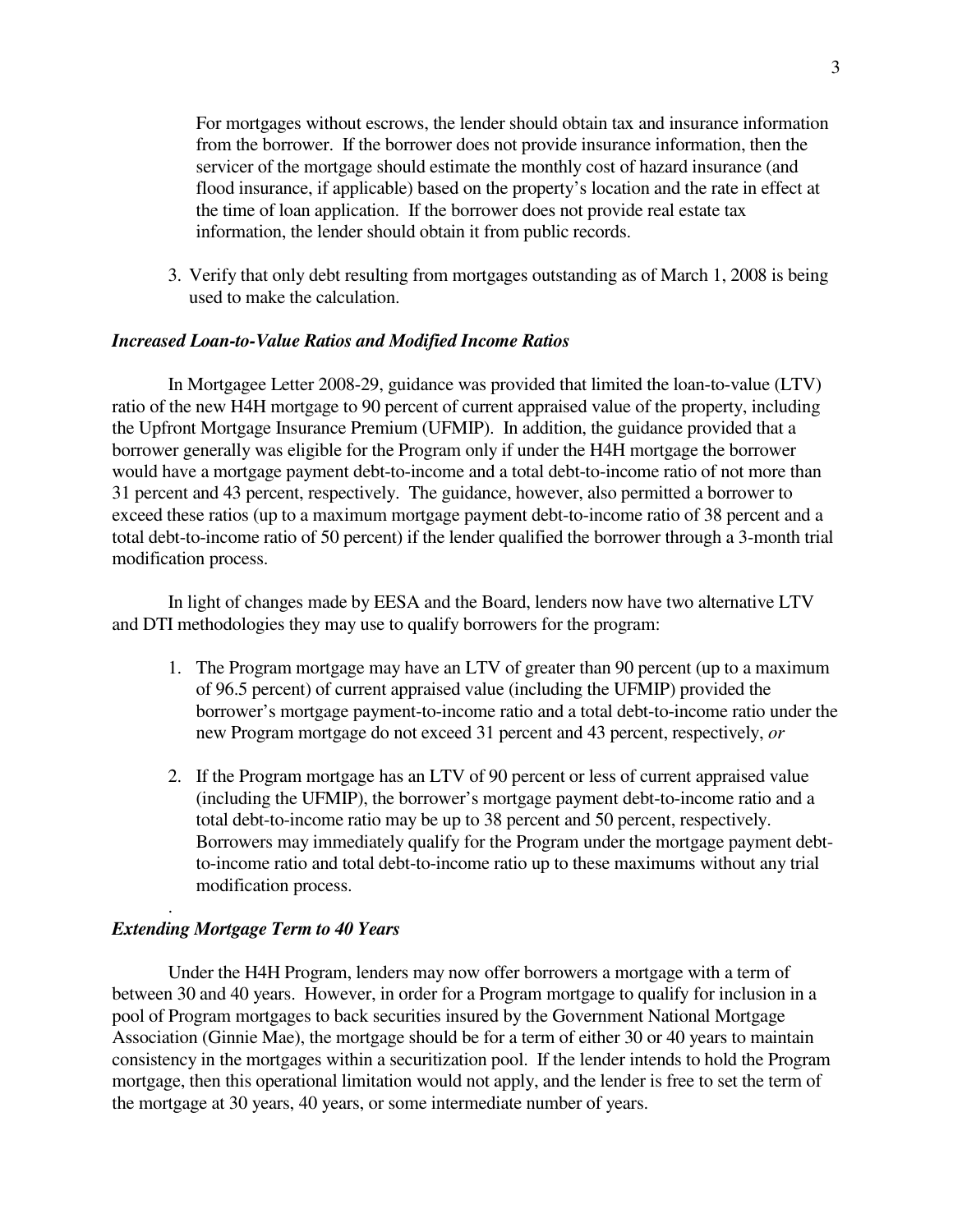#### *Multiple Unit Properties*

In Mortgagee Letter 2008-29, eligible properties were limited to one unit. Property eligibility has been expanded to include two-, three- and four-unit properties. The borrower must occupy one of the units as the borrower's primary residence, and the borrower may not have an ownership interest in any residential property other than the two- to four-unit property. The amount of the H4H mortgage may not exceed a nationwide maximum mortgage limit as follows:

| One-unit    | \$550,440   |
|-------------|-------------|
| Two-units   | \$704,682   |
| Three-units | \$851,796   |
| Four-units  | \$1,058,574 |

For a three- or four-unit property, lenders are reminded of FHA's standard policy requiring those properties to be self-sufficient [HUD Handbook 4155.1 REV-5, paragraph 1-8 C].

#### *Annual Premium*

 $\overline{a}$ 

 Due to a statutory requirement, the 1.5 percent annual premium must be collected for the life of the H4H mortgage.

### *Shared Equity Mortgage – Definition of Initial Equity*

As a condition of the Program mortgage, the borrower must share with HUD a portion of the initial equity in the property.<sup>2</sup> The definition of initial equity to be shared with HUD has been modified. To determine the initial equity amount, lenders should deduct the original principal balance on the Program mortgage from the lesser of:

- (1) the appraised value of the property at the time of origination; *or*
- (2) the outstanding amount due under all existing senior mortgages, existing subordinate mortgages, and non-mortgage liens on the property.

- During Year 1 100% of equity is paid to FHA
- During Year 2 90% of equity is paid to FHA
- During Year 3 80% of equity is paid to FHA
- During Year 4 70% of equity is paid to FHA
- During Year 5 60% of equity is paid to FHA
- After Year 5 50% of equity is paid to FHA

<sup>2</sup> The Act provides that, in the event of refinance, sale or other disposition, HUD receive the following percentage of initial equity: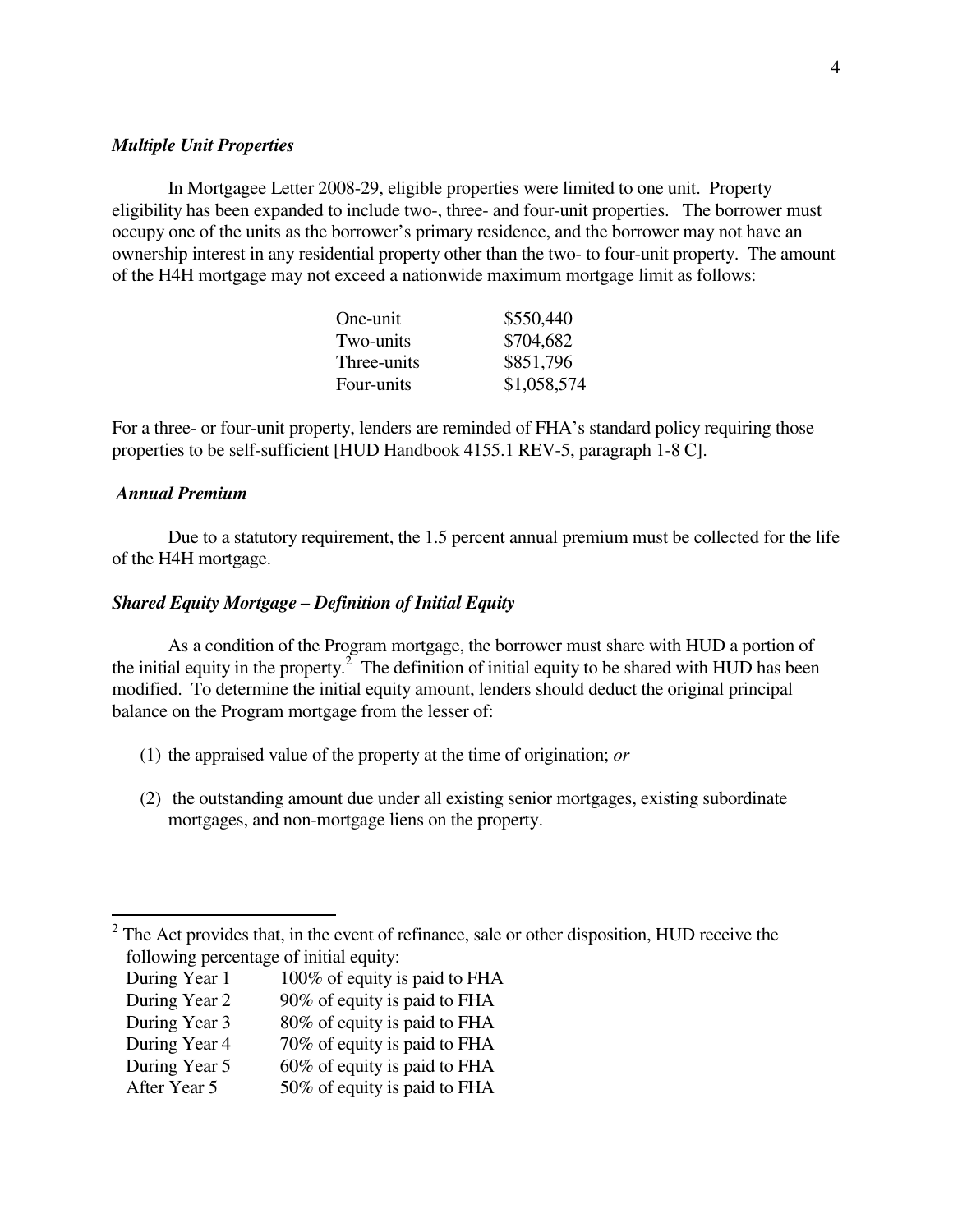#### *Appreciation Share Options*

In exchange for a full release of liens and the release of the borrower from all indebtedness under the related subordinate mortgage, a qualifying existing subordinate mortgage lien holder may now elect to receive either an upfront payment or a share of HUD's 50% interest in future property appreciation, but not both. Subordinate lien holders whose write-off is less than \$2,500 are not eligible to receive an upfront payment or a share in future appreciation.

#### Upfront Payment Option

In exchange for a full release of liens and the release of the borrower from all indebtedness under the related subordinate mortgage, a subordinate mortgage lien holder may choose to receive a cash payment at closing equal to a percentage of the total principal and note rate interest they are writing off; see Exhibit A: Appreciation Worksheet, for payment calculation methodology. In the event a subordinate lien holder elects the upfront payment option:

- The subordinate lien holder will indicate this election on the Appreciation Worksheet.
- Not less than ten (10) business days prior to the scheduled date of closing the H4H loan, the originating lender will send an Appreciation Worksheet for each eligible subordinate mortgage lien, executed by the subordinate lien holder and the originating lender, to HUD's National Servicing Center (NSC) at the address provided below.
- Not less than five (5) business days prior to closing, the NSC will notify the originating lender of discrepancies noted on the Appreciation Worksheet, if any, and request corrections prior to closing.
- The originating lender will provide instructions to the closing agent to pay the calculated upfront payment(s) reflected on the Appreciation Worksheet previously provided to HUD.
- The originating lender will advance funds in the amount of the new mortgage **and** the amount necessary to pay the upfront payment(s) to the subordinate lien holder(s) that have chosen this option.
- Within fifteen (15) business days of the date of endorsement, HUD will automatically reimburse the originating lender the amount of the upfront payment.

#### Future Appreciation Option

In the event an eligible subordinate mortgage lien holder elects the future appreciation option, HUD will issue an Appreciation Share Certificate (ASC) in favor of each subordinate mortgage lien holder, providing it to the originating lender prior to closing.

• The subordinate lien holder will indicate this election on the Appreciation Worksheet.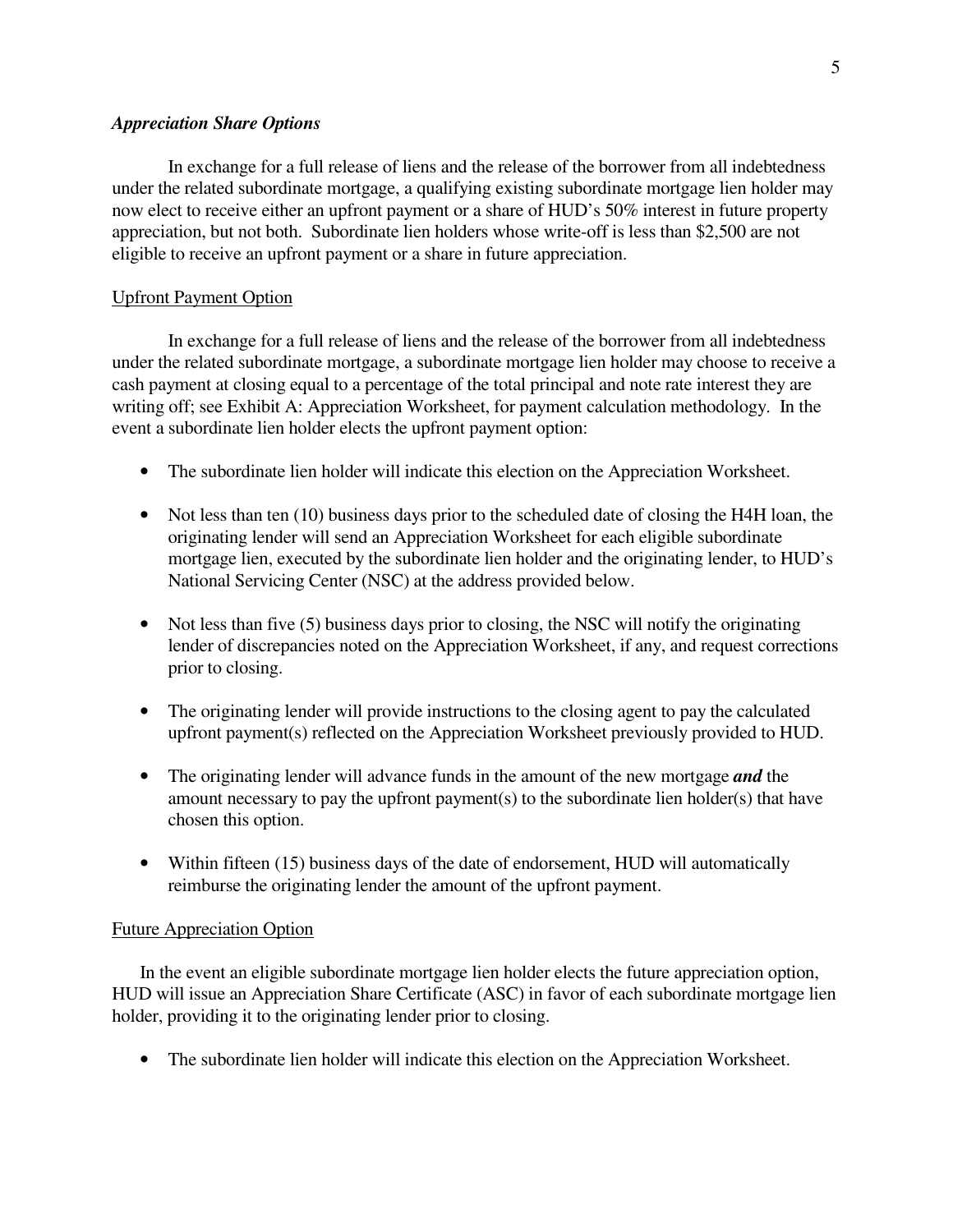- Not less than ten (10) business days prior to the scheduled date of closing the H4H loan, the originating lender will send an Appreciation Worksheet for each eligible subordinate mortgage lien, executed by the subordinate lien holder and the originating lender, to HUD's National Servicing Center (NSC) at the address provided below.
- Not less than five (5) business days prior to closing, the NSC will notify the originating lender of discrepancies noted on the Appreciation Worksheet, if any, and request corrections prior to closing.
- The originating lender will deliver the ASC to the closing agent along with closing instructions directing the closing agent to provide the ASC to the subordinate mortgage lien holder via any delivery method with receipt confirmation.
- The closing agent will deliver the ASC to the subordinate mortgage lien holder either at the closing or via certified mail.

ASCs are numbered and registered by holder name and address in HUD's system of records. In the event a holder elects to sell, trade or otherwise transfer its ASC, it must notify NSC of the transfer in writing at the address listed herein, by providing the ASC certificate number and the name, address and telephone contact information for the authorized representative of the transferee. Such notification must be on the letterhead of the holder and signed by an authorized representative of the holder. Only the registered holder may request changes to the holder data. If an ASC is lost or damaged the holder should contact NSC for replacement instructions.

### Calculation of Future Appreciation

 In cases where a property refinanced with a Program mortgage is sold in a transaction that does not involve a related party of the mortgagor, the amount of appreciation that has occurred since the origination of the Program mortgage will continue to be based on the gross proceeds from the sale of the property. For non-sale dispositions or sales to a related party of the mortgagor, the amount of appreciation will be calculated based on the appraised value of the property at the time of the disposition or sale. The related parties of a mortgagor include the immediate family of the mortgagor, as well as entities owned or controlled by the mortgagor or the mortgagor's immediate family. Further information on the definition of a related party may be found in 24 CFR § 4001.17.

 As provided in Mortgagee Letter 2008-30, allowable closing costs incurred in connection with the sale or disposition of the property and a percentage of the value of any capital improvements to the home that increased the value of the property may be deducted from the gross proceeds or appraised value, as relevant.

#### *First Payment Default and Submission of Case Binders for Endorsement*

The endorsement process for the H4H Program will now conform to existing FHA standards, eliminating the previous requirement that lenders must submit the case binder within 120 days of closing in order for it to be eligible for insurance. When submitting a case binder for insurance endorsement under the H4H Program, lenders must: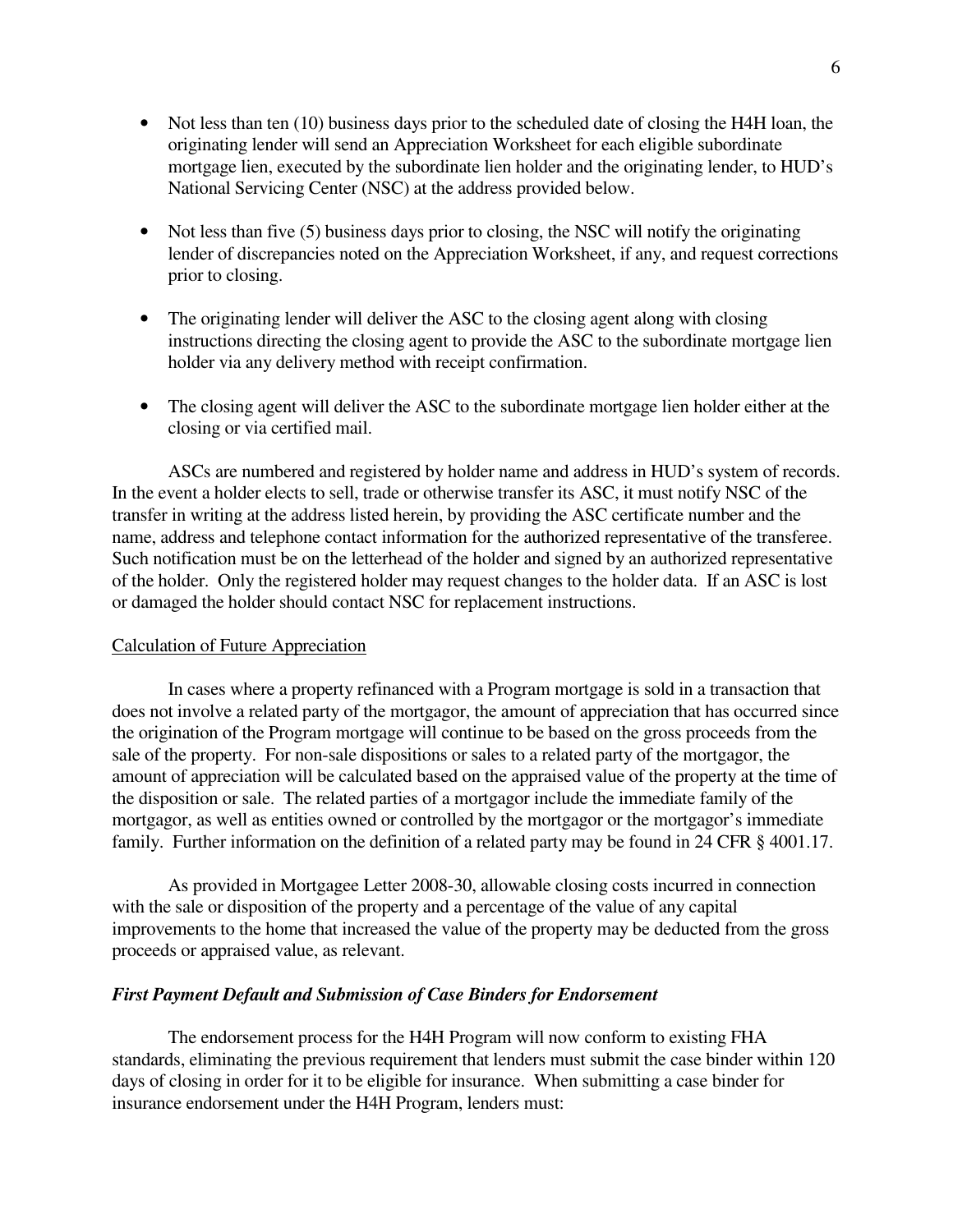- Include evidence in the case binder that the borrower made the first payment from their own funds within 120 days of the of closing on the H4H loan<sup>3</sup>;
- Certify that the loan is current at the time of submission; *and*
- Certify that the lender did not bring the loan current to make it eligible for insurance.

#### *Unendorsed Loans*

In the event an H4H loan is not endorsed for FHA insurance, HUD will execute and record a release of the Shared Equity Note and Mortgage (SEM) and Shared Appreciation Note and Mortgage (SAM). HUD will not reimburse the originating lender for any upfront payment advanced to a subordinate lien holder and will have no liability to provide any payment to subordinate lien holders who elected the future appreciation option.

The originating lender will receive a refund of the upfront mortgage insurance premium and any periodic mortgage insurance premiums (MIP) received by HUD. If the originating lender funded an upfront payment in lieu of future appreciation, the originating lender may apply the refunded MIP first to reimburse itself for any amount advanced to a prior subordinate lien holder(s) as an upfront payment and will apply any remainder in accordance with normal servicing guidance. If the unendorsed H4H loan included a future appreciation option, HUD will notify the prior subordinate lien holder(s) that its ASC is void and request its return.

### *Sale and Payoff*

Upon sale or other disposition of the property securing the Program mortgage, the borrower must satisfy both the SEM (if not already satisfied through refinance) and the SAM. Upon receipt of a payoff request, HUD will provide the closing agent with the payoff amounts for the SEM and SAM. Within five (5) business days of the receipt of the SAM proceeds, HUD will notify the ASC holder(s) of the disposition of the property and provide instructions for redemption of the ASC, as applicable.

At time of settlement of an H4H loan, HUD assumes the position of any subordinate lien holder that chose the upfront payment option and will retain any appreciation distributions that would have otherwise been paid to that lien holder based on their priority position had that lien holder chosen the appreciation sharing option.

### *MERS Registration*

 $\overline{a}$ 

The originating lender must register the H4H first mortgage in the Mortgage Electronic Registration System (MERS) as a MERS Original Mortgage. It is no longer a requirement that the SEM and SAM be registered in MERS. Originating lenders that choose to register the SEM and

 $3$  Lenders are not eligible for claim payment if the first mortgage payment is not received within 120 days of loan closing.